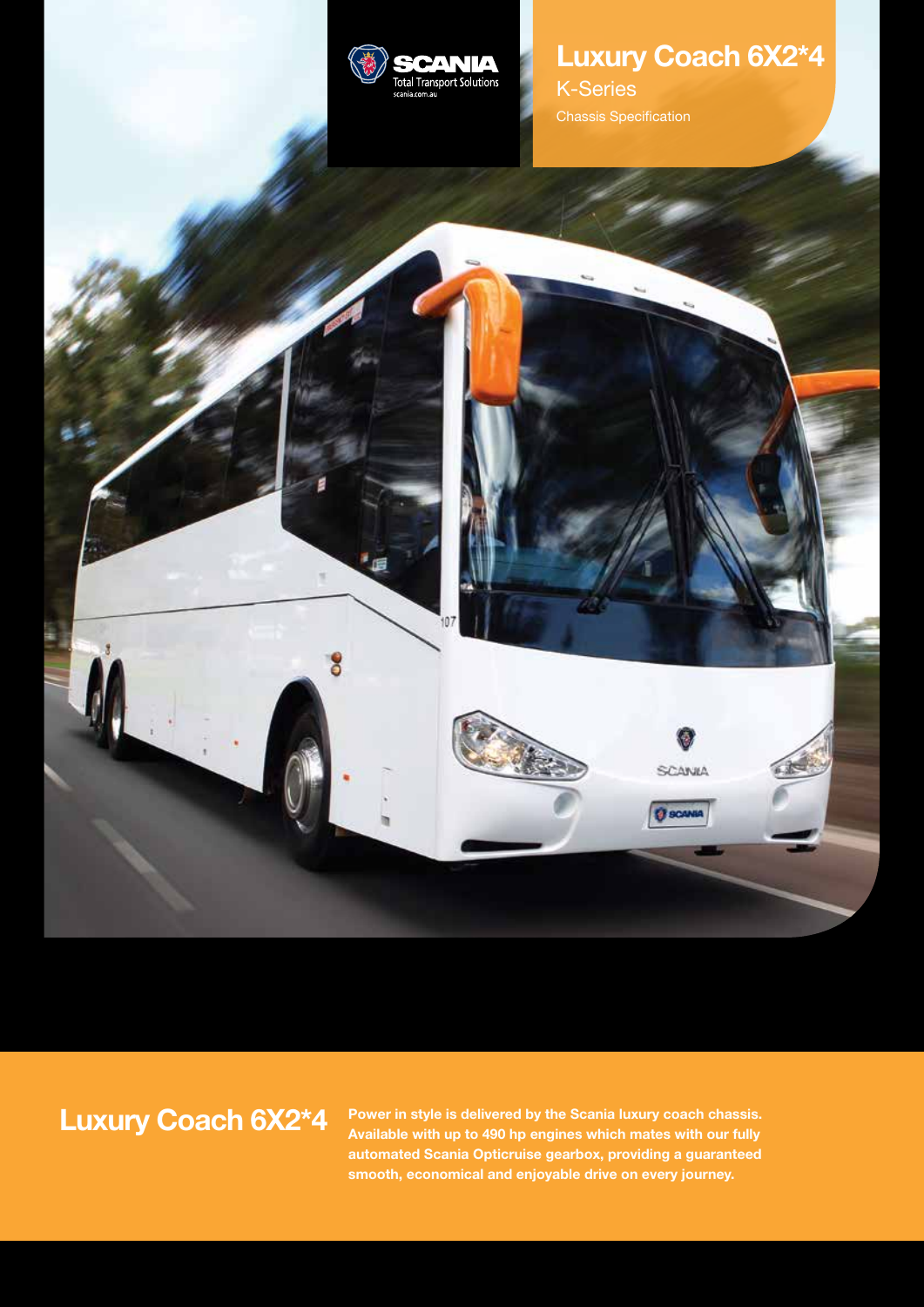

## **Luxury Coach 6X2\*4**

K-Series Chassis Specification

Scania is a global manufacturer of bus and coach chassis that meet the needs of operators on every continent. With total design and production control over chassis and powertrain, Scania delivers unrivalled reliability, durability and performance. Scania's Euro 5 and Euro 6 engines meet and beat the most stringent environmental standards around.







## **Engine and Transmission Features**

#### **K 400 EB 6X2\*4 – Euro 5**

- Model DC 13 113/400
- Swept Volume 13 Litre Inline 6 Cylinder
- Power (Hp) 400, Power (kW) 294 @ 1900
- Torque (Nm) 2100 @ 1000 1300
- Injection System PDE
- Emission Control SCR
- Alternators 2 x 150 Amps
- Transmission Scania GR 875R
- Type Automatic Manual
- Gears 8

#### **K 440 EB 6X2\*4 – Euro 5**

- Model DC13 112/440
- Swept Volume 13 Litre Inline 6 Cylinder
- **Power (Hp) 440, Power (kW) 324 @ 1900**
- Torque (Nm) 2300 @ 1100 1300
- Injection System PDE 420
- Emission Control SCR
- Alternators 2 x 150 Amps
- Transmission Scania GRSO 895R
- Type Manual 340
- Gears 12 320
	- Hydraulic Retarder

#### **K 410 EB 6X2\*4 – Euro 6**

- Model DC 13 115/410
- Swept Volume 13 litre Inline 6 Cylinder
- Power (Hp) 410, Power (kW) 302 @ 1900
- Torque (Nm) 2100 @ 1000 1300
- Injection System XPI
- Emission Control SCR
- Alternators 2 x 150 Amps
- Transmission Scania GR 875R
- Type Automatic Manual
- Gears 8

#### **K 450 EB 6X2\*4 – Euro 6**

- Model DC 13 147/450
- Swept Volume 13 Litre Inline 6 Cylinder
- Power (Hp) 450, Power (kW) 331 @ 1900
- Torque (Nm) 2350 @ 1000 1300
- Injection System XPI
- Emission Control SCR
- Alternators 2 x 150 Amps
- Transmission Scania GRSO 895R
- Type Manual
- Gears 12
- Hydraulic Retarder

#### **K 490 EB 6X2\*4 – Euro 6**

- Model DC 13 125/490
- Swept Volume 13 Litre Inline 6 Cylinder
- Power (Hp) 490, Power (kW) 360 @ 1900
- Torque (Nm) 2550 @ 1000 1300
- Injection System PDE
- Emission Control SCR and EGR
- Alternators 2 x 150 Amps
- Transmission Scania GRSO 895R
- Type Manual
- Gears 12
- Hydraulic Retarder

## **All Models**

- Control System Opticruise
- Clutch System Automatic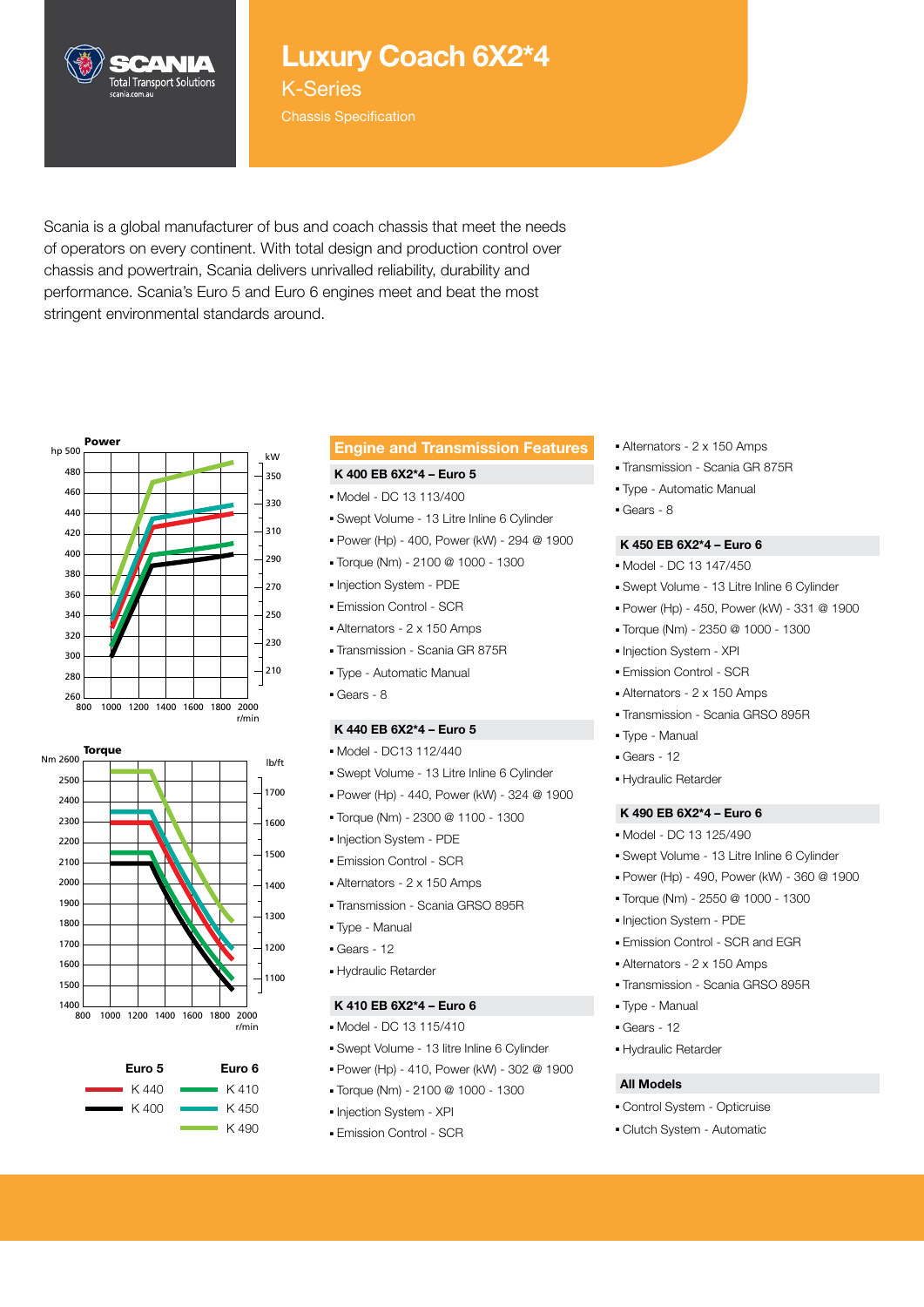





Scania Driver Support

#### **Front Axle**

- Model AMI 700
- Type Independent
- Technical Rating 7,500 kgs

### **Rear Axle**

- Model ADA 1300
- Type Hypoid
- Differential R660
- Technical Rating 12,000 kgs
- Ratio K 400 EB 6x2\*4 - 2.73:1 K 440 EB 6x2\*4 and K 480 EB 6x2\*4 - 3.07:1

#### **Tag Axle**

- Model ARA 860
- Type Steerable
- $\blacktriangleright$  Technical Rating 11,500 kgs + 6,000 kgs = 17,500 kgs

#### **Suspension**

- Front Axle Suspension 2 x Air Bags
- Drive Axle Suspension 4 x Air Bags
- Tag Axle suspension 2 x Air Bags
- Full Kneeling Function
- Raise and Lower Function
- Level Control Electronic
- Anti Roll Bar Front, Rear and Tag

#### **Brakes**

- Front Axle Disc
- Rear Axle Disc
- Tag Axle Disc
- ABS
- EBS
- Traction Control

#### **Wheels**

- Rim Size 22.5" X 8.25"
- Dura-Bright alloy

#### **Tyres**

- Make Michelin
- Size 295/80

#### **Fuel Tank**

■ Capacity - Body Builder

#### **Electrical**

- Voltage 24V
- Batteries 2 x 12V 225 aH
- System CAN Bus

#### **Features**

- 
- Adjustable Steering Column for tilt and reach
- Scania Communicator telematics
- 25,000 kgs technical capacity chassis
- 
- 
- 
- 
- 
- 
- 
- 

#### **Options**

- Maintenance and Repair Programmes available
- Scania Finance
- Wood grain steering wheel
- Inner air filter
- I-Beam front end
- Webasto diesel cooling system heater
- Tyre pressure monitoring
- Air cleaner dust ejector system
- Cruise Control
	- Remote start/stop in engine bay
	- Battery isolator in dash
	- Scania Assistance

#### ■ Hill Hold and Downhill hold speed function

- Secure hinged fuel cap
- Under engine prtoection
- Driver configurable dash display

■ Ergonomic Driver Instrument Panel